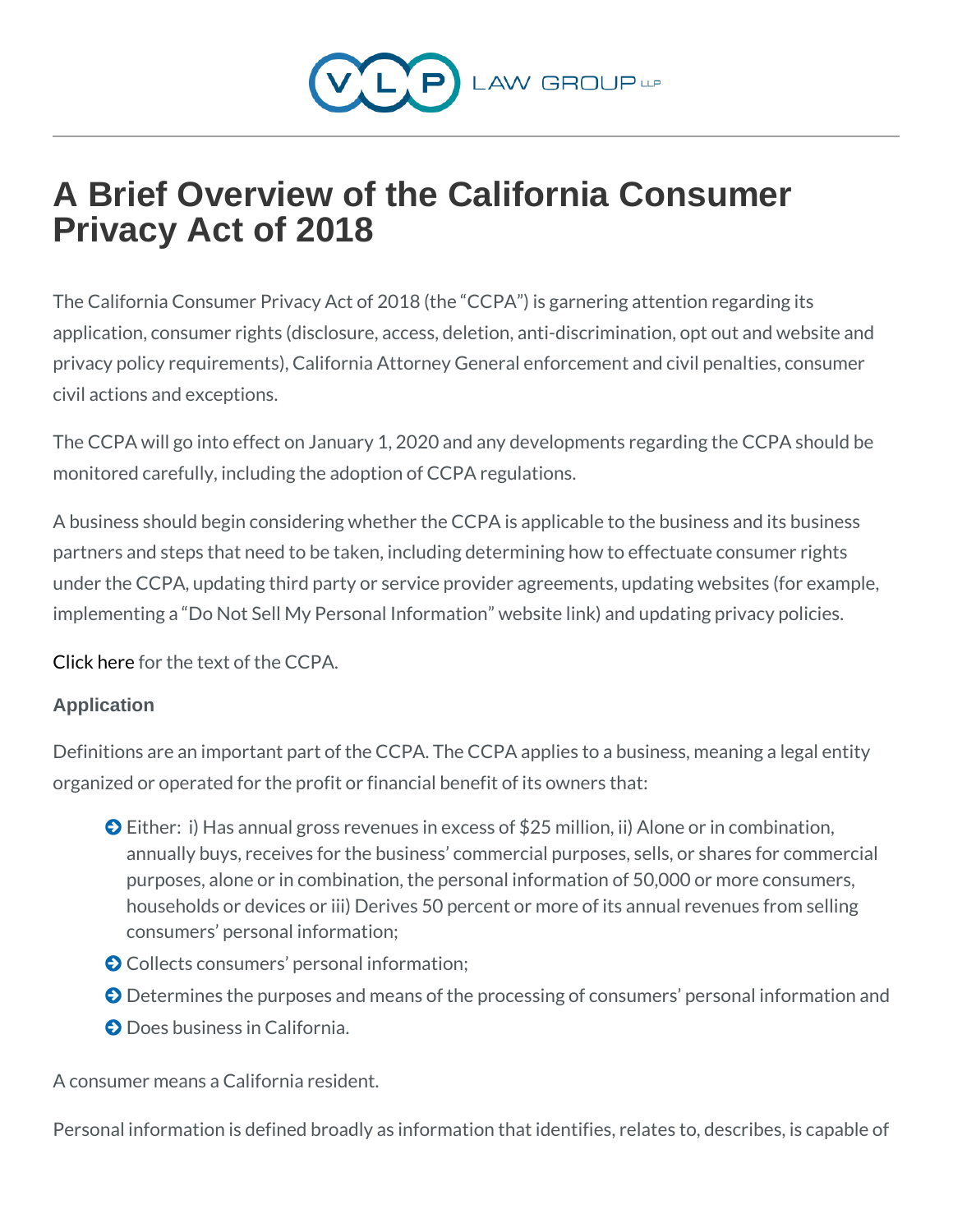being associated with, or could reasonably be linked, directly or indirectly, with a particular consumer or household. The CCPA describes various types of personal information.

Sell, selling, sale or sold means selling, renting, releasing, disclosing, disseminating, making available, transferring or otherwise communicating orally, in writing or by electronic or other means, a consumer's personal information by one business to another business or a third party for monetary or other valuable consideration.

#### **Consumer Rights**

Disclosure. A business must disclose the personal information collected, sold or disclosed for a business purpose about a consumer as follows.

A business that collects personal information must disclose the following, in response to a verifiable consumer request:

- Categories of personal information the business has collected about the consumer;
- $\bullet$  Categories of sources from which the personal information is collected;
- **O** Business or commercial purpose for collecting or selling personal information;
- Categories of third parties with which the business shares personal information and
- ◆ Specific pieces of personal information the business has collected about the consumer.

A business that sells a consumer's personal information or discloses a consumer's personal information for a business purpose must disclose the following in response to a verifiable consumer request:

- Categories of personal information the business has collected about the consumer;
- **O** Categories of personal information the business has sold about the consumer and categories of third parties to which the personal information was sold, by category or categories of personal information for each third party to which the personal information was sold (if the business has not sold consumers' personal information, it shall disclose that fact) and
- **O** Categories of personal information the business has disclosed about the consumer for a business purpose (if the business has not disclosed consumers' personal information for a business purpose, it shall disclose that fact).

Access. A business that collects a consumer's personal information shall, at or before the point of collection, inform the consumer as to the categories of personal information to be collected and the purposes for which the categories of personal information shall be used. A business must disclose and deliver the personal information the business collected about the consumer in response to a verifiable consumer request.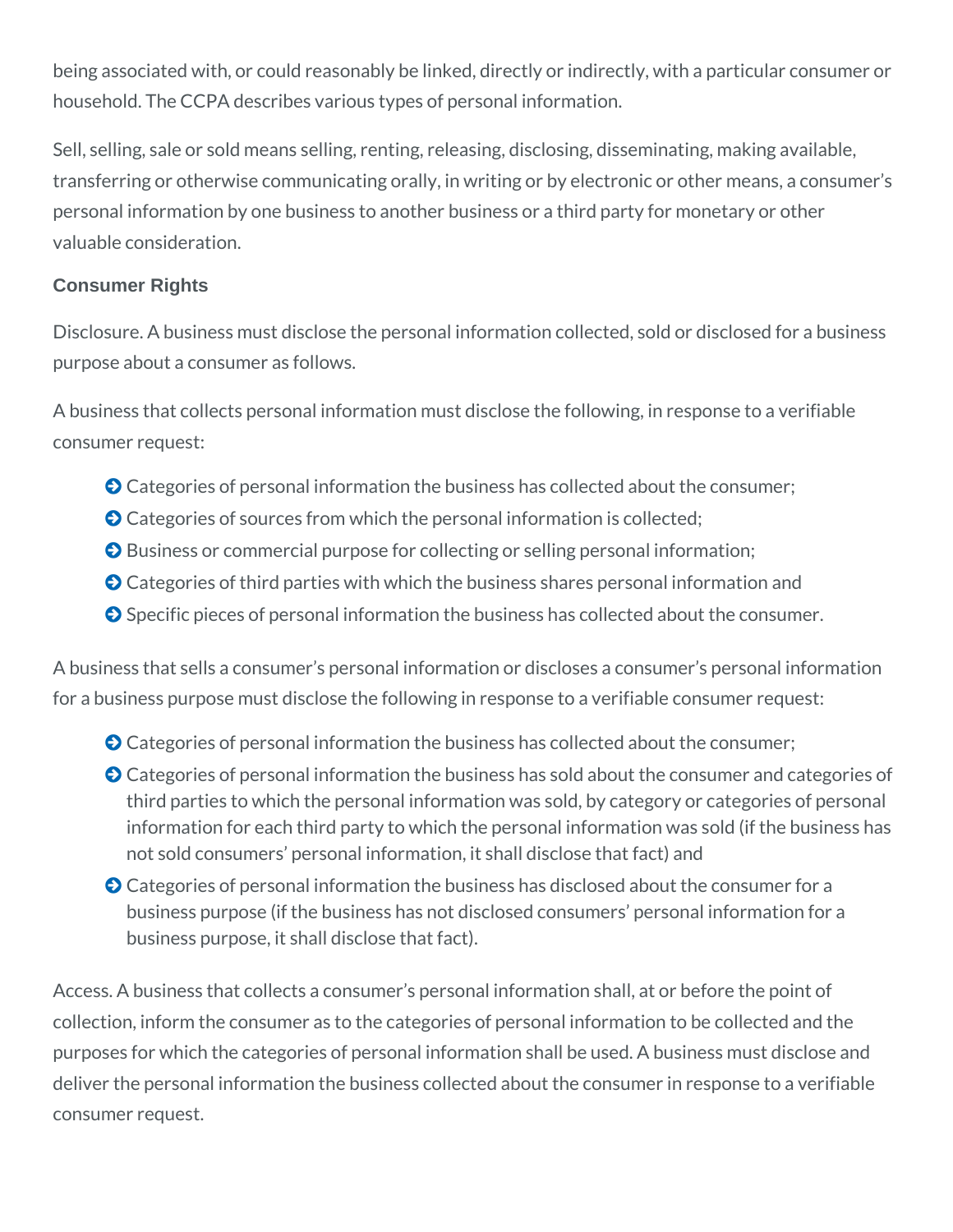Deletion. A business must delete the personal information the business collected about a consumer and direct service providers to delete the consumer's personal information in response to a verifiable consumer request, subject to certain exceptions.

Anti-Discrimination. A business shall not discriminate against a consumer who exercises any of the consumer's rights under the CCPA. However, a business may charge different prices or provide different a quality of goods or services if the difference is reasonably related to the value provided to the consumer by the consumer's data and may offer financial incentives to a consumer for the collection, sale or deletion of personal information on a prior opt-in consent basis.

Opt out and Website Requirements. A business that sells consumers' personal information to third parties must provide notice to consumers thereof and that consumers have the right to opt out of the sale of their personal information. A business must provide a "Do Not Sell My Personal Information" link on its Internet homepage that links to an Internet webpage that enables a consumer to opt out of the sale of the consumer's personal information.

A business shall not sell the personal information of consumers if the business has actual knowledge that the consumer is less than 16 years of age, unless the consumer, in the case of consumers between 13 and 16 years of age, or the consumer's parent or guardian, in the case of consumers who are less than 13 years of age, has affirmatively authorized the sale of the consumer's personal information.

Privacy Policy Requirements. A business must describe in its online privacy policy or in any Californiaspecific description of consumer privacy rights the following, which must be updated at least once every 12 months:

- **O** Consumers' rights under the CCPA (including the consumer right to opt out of the sale of the consumer's personal information and a separate link to the "Do Not Sell My Personal Information" Internet webpage);
- $\odot$  The methods for submitting consumer requests and
- $\bullet$  A list of the categories of personal information that the business has collected about consumers, sold about consumers and disclosed about consumers for a business purpose in the preceding 12 months.

## **California Attorney General Enforcement and Civil Penalties**

The California Attorney General enforces the CCPA. Any person, business or service provider that intentionally violates the CCPA may be liable for a civil penalty of up to \$7,500 for each violation.